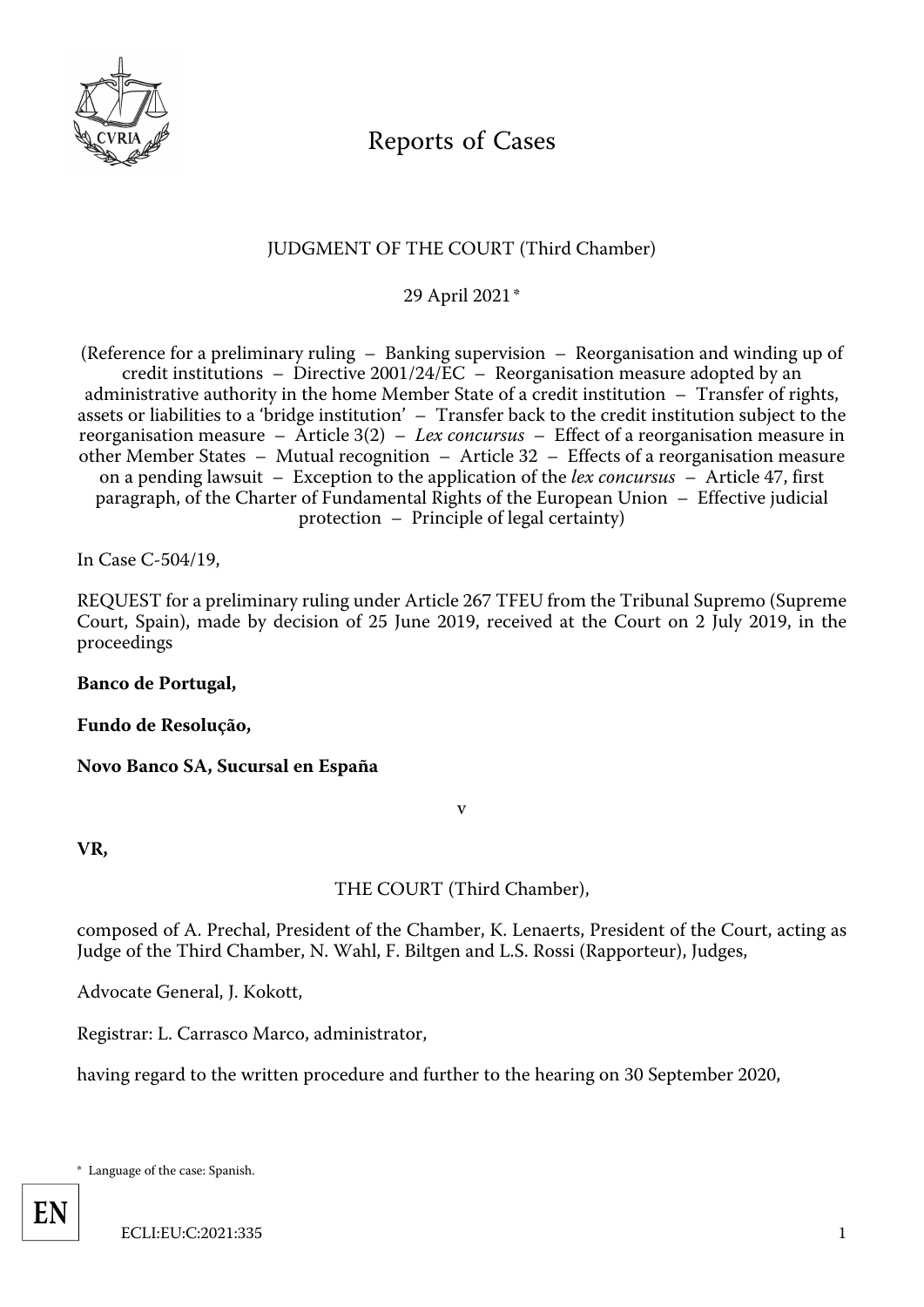after considering the observations submitted on behalf of:

- Banco de Portugal and the Fundo de Resolução, by J.M. Rodríguez Cárcamo, abogado, and A.M. Rodríguez Conde, abogada,
- Novo Banco SA, Sucursal en España, by A. Fernández de Hoyos and J.I. Fernández Aguado, abogados,
- the Spanish Government, by S. Centeno Huerta, acting as Agent,
- the Italian Government, by G. Palmieri, acting as Agent, and by G.M. De Socio, avvocato dello Stato,
- the Portuguese Government, by L. Inez Fernandes and by S. Jaulino, A. Homem, A. Pimenta, C. Raimundo and P. Barros da Costa, acting as Agents, and by T. Tönnies, advogada,
- the European Parliament, by L. Visaggio and M. Sammut and by P. López-Carceller and R. Ignătescu, acting as Agents,
- the Council of the European Union, by A. de Gregorio Merino and I. Gurov and by E. d'Ursel, acting as Agents,
- the European Commission, by D. Triantafyllou, A. Nijenhuis, J. Rius Riu and K.-Ph. Wojcik, acting as Agents,

after hearing the Opinion of the Advocate General at the sitting on 19 November 2020,

gives the following

#### **Judgment**

- 1 This request for a preliminary ruling concerns the interpretation of Article 3(2) of Directive 2001/24/EC of the European Parliament and of the Council of 4 April 2001 on the reorganisation and winding-up of credit institutions (OJ 2001 L 125, p. 15), Article 2 TEU, Article 47 of the Charter of Fundamental Rights of the European Union ('the Charter') and the general principle of legal certainty.
- 2 The request has been made in proceedings between Banco de Portugal, the Fundo de Resolução ('the Resolution Fund'), Novo Banco SA, Sucursal en España ('Novo Banco Spain'), and VR concerning an application for the nullity of an agreement for the sale of preference shares purchased by the latter.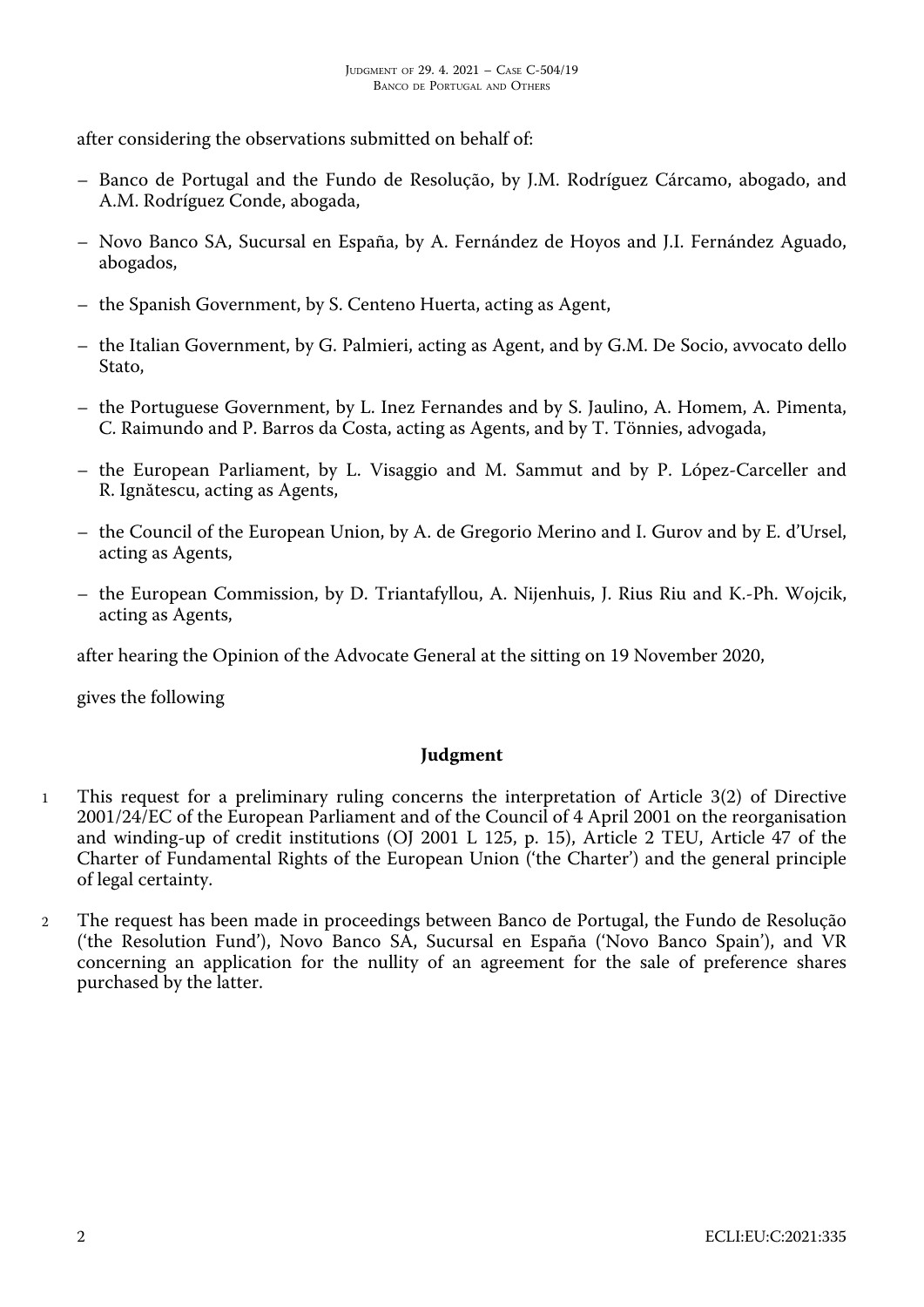# **Legal context**

# *EU law*

- 3 Recitals 3, 4, 6, 7, 11, 16, 23 and 30 to Directive 2001/24 are worded as follows:
	- '(3) This Directive forms part of the Community legislative framework set up by Directive 2000/12/EC of the European Parliament and of the Council of 20 March 2000 relating to the taking up and pursuit of the business of credit institutions  $[O]$  2000 L 126, p. 1). It follows therefrom that, while they are in operation, a credit institution and its branches form a single entity subject to the supervision of the competent authorities of the State where authorisation valid throughout the Community was granted.
	- (4) It would be particularly undesirable to relinquish such unity between an institution and its branches where it is necessary to adopt reorganisation measures or open winding-up proceedings.

…

- (6) The administrative or judicial authorities of the home Member State must have sole power to decide upon and to implement the reorganisation measures provided for in the law and practices in force in that Member State. Owing to the difficulty of harmonising Member States' laws and practices, it is necessary to establish mutual recognition by the Member States of the measures taken by each of them to restore to viability the credit institutions which it has authorised.
- (7) It is essential to guarantee that the reorganisation measures adopted by the administrative or judicial authorities of the home Member State and the measures adopted by persons or bodies appointed by those authorities to administer those reorganisation measures, including measures involving the possibility of a suspension of payments, suspension of enforcement measures or reduction of claims and any other measure which could affect third parties' existing rights, are effective in all Member States.

…

(11) It is necessary to notify third parties of the implementation of reorganisation measures in Member States where branches are situated when such measures could hinder the exercise of some of their rights.

…

(16) Equal treatment of creditors requires that the credit institution is wound up according to the principles of unity and universality, which require the administrative or judicial authorities of the home Member State to have sole jurisdiction and their decisions to be recognised and to be capable of producing in all the other Member States, without any formality, the effects ascribed to them by the law of the home Member State, except where this Directive provides otherwise.

…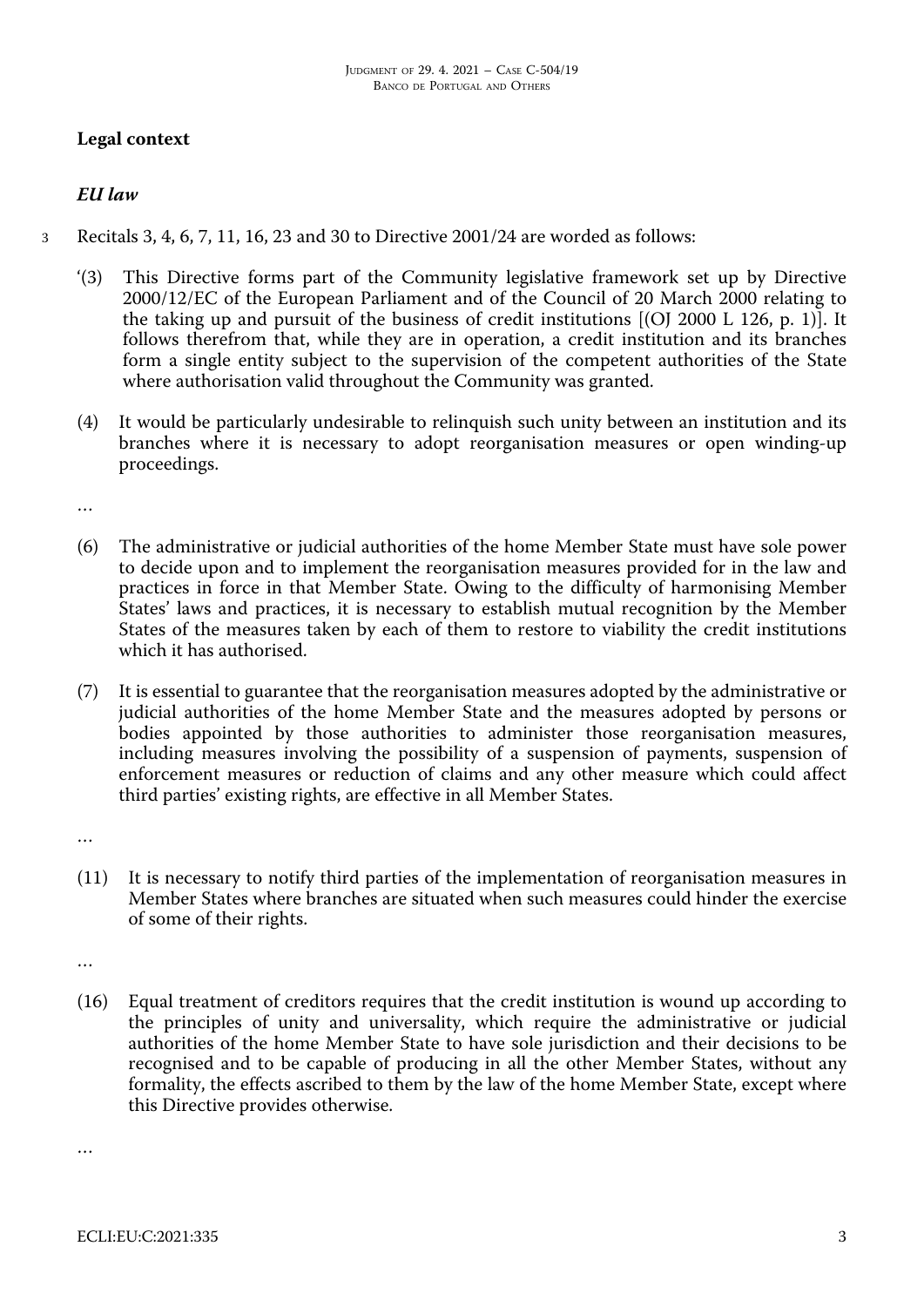(23) Although it is important to follow the principle that the law of the home Member State determines all the effects of reorganisation measures or winding-up proceedings, both procedural and substantive, it is also necessary to bear in mind that those effects may conflict with the rules normally applicable in the context of the economic and financial activity of the credit institution in question and its branches in other Member States. In some cases reference to the law of another Member State represents an unavoidable qualification of the principle that the law of the home Member State is to apply.

…

- (30) The effects of reorganisation measures or winding-up proceedings on a lawsuit pending are governed by the law of the Member State in which the lawsuit is pending, by way of exception to the application of the *lex concursus*. The effects of those measures and procedures on individual enforcement actions arising from such lawsuits are governed by the legislation of the home Member State, in accordance with the general rule established by this Directive.'
- 4 Article 1(1) of Directive 2001/24 states:

'This Directive shall apply to credit institutions and their branches set up in Member States other than those in which they have their head offices, as defined in points (1) and (3) of Article 1 of Directive 2000/12/EC, subject to the conditions and exemptions laid down in Article 2(3) of that Directive.'

- 5 Under the seventh indent of Article 2 of Directive 2001/24, 'reorganisation measures' means 'measures which are intended to preserve or restore the financial situation of a credit institution and which could affect third parties' pre-existing rights, including measures involving the possibility of a suspension of payments, suspension of enforcement measures or reduction of claims'.
- 6 Article 3 of that directive, entitled 'Adoption of reorganisation measures applicable law', provides:

'1. The administrative or judicial authorities of the home Member State shall alone be empowered to decide on the implementation of one or more reorganisation measures in a credit institution, including branches established in other Member States.

2. The reorganisation measures shall be applied in accordance with the laws, regulations and procedures applicable in the home Member State, unless otherwise provided in this Directive.

They shall be fully effective in accordance with the legislation of that Member State throughout the Community without any further formalities, including as against third parties in other Member States, even where the rules of the host Member State applicable to them do not provide for such measures or make their implementation subject to conditions which are not fulfilled.

The reorganisation measures shall be effective throughout the Community once they become effective in the Member State where they have been taken.'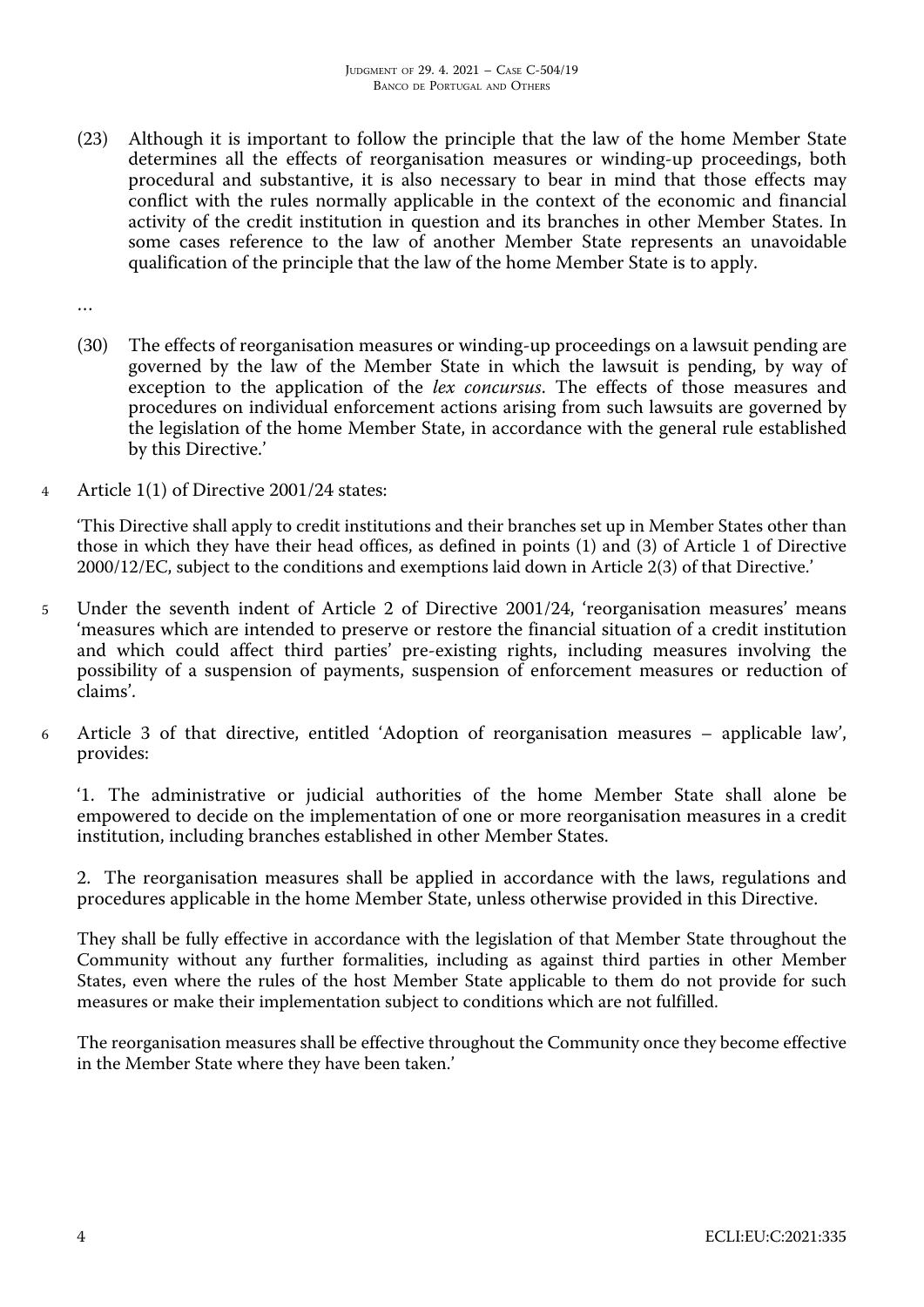7 According to Article 32 thereof, entitled 'Lawsuits pending':

'The effects of reorganisation measures or winding-up proceedings on a pending lawsuit concerning an asset or a right of which the credit institution has been divested shall be governed solely by the law of the Member State in which the lawsuit is pending.'

#### *Spanish law*

- 8 Ley 6/2005 sobre saneamiento y liquidación de las entidades de crédito (Law 6/2005 on the reorganisation and liquidation of credit institutions) of 22 April 2005 (BOE No 97 of 23 April 2005, p. 13912) transposed Directive 2001/24 into Spanish law.
- 9 Article 19(1) of that law provides as follows:

'In the case of a credit institution authorised in a Member State of the European Union. which has at least one branch or provides services in Spain, that [reorganisation] measure or [winding-up] proceedings [adopted or opened against it,] has full effect in Spain without any further formality, as soon as it has effect in the Member State in which the measure was adopted or proceedings were opened.'

#### **The dispute in the main proceedings and the question referred for a preliminary ruling**

- 10 On 10 January 2008, VR entered into a contract with Banco Espírito Santo, Sucursal en España ('BES Spain') by which she purchased preference shares in the Icelandic credit institution Kaupthing Bank for an amount of approximately EUR 166,000 ('the Share Sale Agreement'). At that time, BES Spain was the Spanish branch of the Portuguese bank Banco Espírito Santo ('BES').
- 11 In view of the serious financial difficulties suffered by BES, the Board of Directors of Banco de Portugal adopted, by decision of 3 August 2014, as amended by decision of 11 August 2014 ('the August 2014 decision'), so-called 'resolution' measures with respect to that credit institution.
- 12 By that decision, Banco de Portugal decided to set up a 'bridge bank' or 'bridge institution', called Novo Banco SA, to which were transferred the assets, liabilities and other off-balance sheet items of BES, set out in Annex 2 to that decision.
- 13 Annex 2 listed certain liabilities which were excluded from the transfer to Novo Banco and which therefore remained part of the assets of BES. Those liabilities included those listed in the first subparagraph under (b)(v) thereof, namely 'any liability or contingency, in particular those arising from fraud or infringement of regulatory, penal or administrative provisions or decisions'.
- 14 Following the transfer referred to in paragraph 12 of the present judgment, Novo Banco Spain maintained the commercial relationship that VR had established with BES Spain, relating to the deposit and management of the securities that were the subject of the Share Sale Agreement, and continued to receive the commission related to those services.
- 15 On 4 February 2015, VR brought an action before the Juzgado de Primera Instancia de Vitoria (Court of First Instance, Vitoria, Spain) against Novo Banco Spain, seeking, primarily, a declaration that the Share Sale Agreement was null and void, due to a lack of consent, and the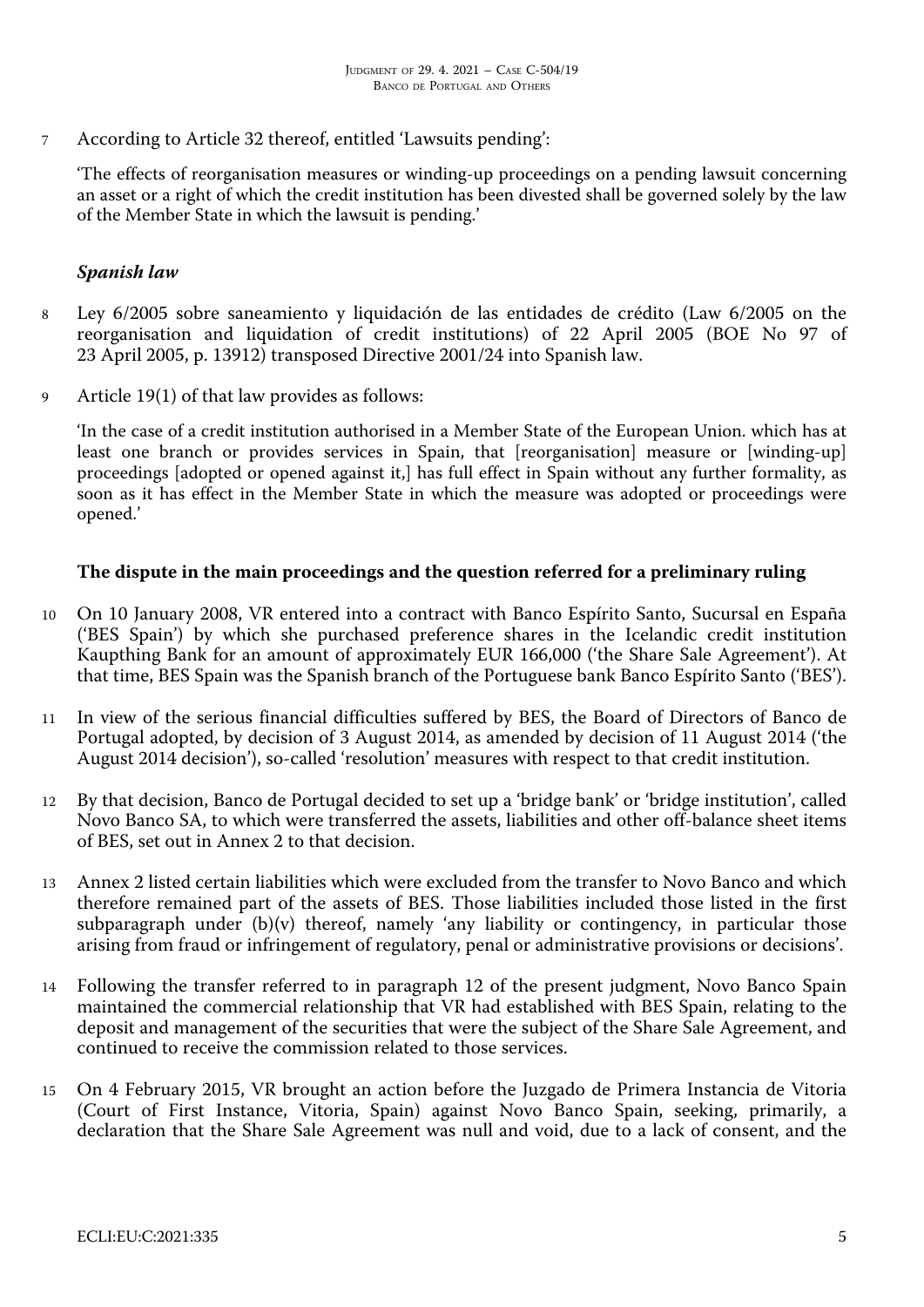repayment of the amount invested, or, in the alternative, the termination of that agreement for breach of the obligations of diligence, loyalty and information, as well as the award of damages against that banking establishment.

- 16 Before that court, Novo Banco Spain objected that it lacked capacity to be sued because, under Annex 2 to the August 2014 decision, the alleged liability was not one that had been transferred to it.
- 17 By judgment of 15 October 2015, the Juzgado de Primera Instancia de Vitoria (Court of First Instance, Vitoria) upheld VR's claim, finding that that liability had indeed been transferred to Novo Banco by virtue of the decision of August 2014. According to that court, VR's consent had been vitiated at the time of the Share Sale Agreement, as she was then 68 years old, had no financial knowledge and had not been adequately informed by BES Spain of the nature and risks of the preference shares she had purchased. Therefore, that court declared the contract null and void and ordered Novo Banco Spain to reimburse the full purchase price to VR.
- 18 Novo Banco Spain appealed against that judgment to the Audiencia Provincial de Álava (Provincial Court, Álava, Spain). In the course of the proceedings, it filed two decisions adopted by Banco de Portugal on 29 December 2015 ('the decisions of 29 December 2015').
- It follows from those decisions, as presented by the referring court, that Annex 2, first paragraph, subparagraph (b)(vii) to the August 2014 decision was now to read as follows: 'Any obligations, warranties, liabilities or contingencies assumed in the marketing, brokerage, contracting and distribution of financial instruments issued by any institutions'. It was also clarified on that occasion that 'in particular, as of today, the following liabilities of BES have not been transferred to Novo Banco:… (iii) all indemnities related to contractual breaches (real estate and other asset purchases) signed and concluded before 20:00 on 3 August 2014; … (vi) all indemnities and claims resulting from the cancellation of operations carried out by BES as a financial and investment services provider; and (vii) any liability subject to one of the procedures described in Annex I'. The proceedings referred to in Annex I include the action brought by VR.
- 20 Furthermore, the decisions of 29 December 2015 provide that, 'in so far as any asset, liability or other off-balance sheet item … should have remained part of BES's assets and liabilities but was in fact transferred to Novo Banco, those assets, liabilities or other off-balance sheet items shall be transferred back from Novo Banco to BES with effect from 3 August 2014 (20.00)'.
- 21 The Audiencia Provincial de Álava (Provincial Court of Álava) dismissed Novo Banco Spain's appeal and Novo Banco Spain lodged an extraordinary appeal for procedural irregularities before the referring court, the Tribunal Supremo (Supreme Court, Spain). Banco de Portugal and the Resolution Fund were granted leave to intervene in support of the forms of order sought by Novo Banco Spain. Those parties take the view that the latter should not have been recognised as a defendant in the main proceedings, since the liabilities at issue were not transferred to Novo Banco and, even if they had been transferred, they would subsequently have been retransferred to BES by virtue of the decisions of 29 December 2015. Those parties also claim that, pursuant to Article 3(2) of Directive 2001/24, those decisions have effect in all Member States without any further formality.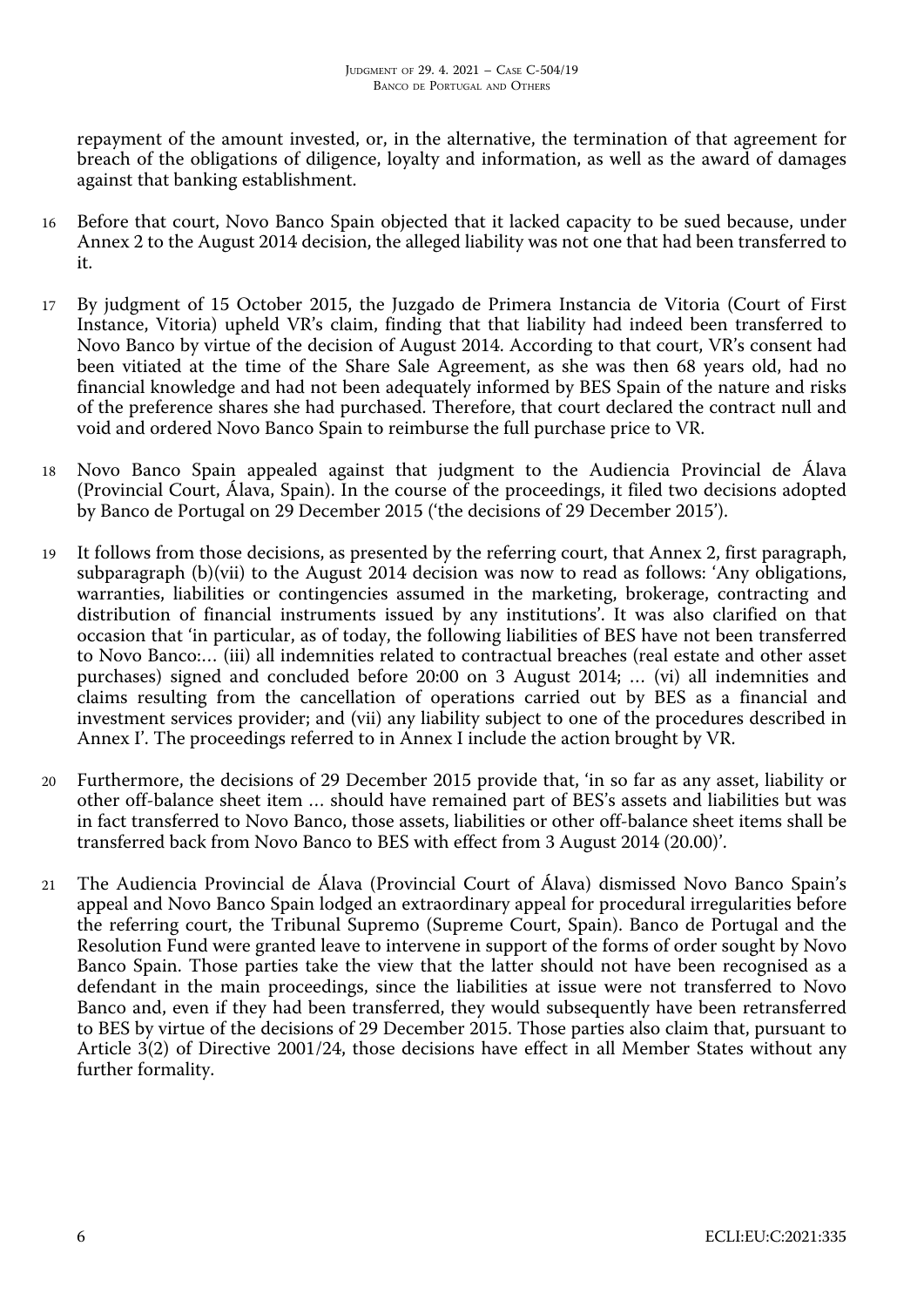- 22 The referring court considers that the decisions of 29 December 2015 are not intended merely to clarify the decision of August 2014, but amend it with retroactive effect. Thus, by virtue of the decisions of 29 December 2015, the liability vis-à-vis VR arising from the Share Sale Agreement, which the decision of August 2014 had transferred to Novo Banco, was retransferred to BES with retroactive effect on 3 August 2014.
- 23 The referring court does not entertain any doubts as to the possibility that a reorganisation measure adopted by the competent public authority of the home Member State may produce retroactive effects, which the Court has already acknowledged in the judgment of 24 October 2013, *LBI* (C-85/12, EU:C:2013:697), nor does it call into question the possibility that liabilities transferred to Novo Banco may subsequently be transferred back to BES. However, it wishes to know whether the substantive changes made by the adoption of the decisions of 29 December 2015 should be recognised in the pending lawsuit initiated before their adoption.
- 24 In that connection, the referring court questions, in the light of the requirement of effectiveness of the judicial protection of VR's rights deriving from the first paragraph of Article 47 of the Charter and the principle of legal certainty inherent in the rule of law, whether the argument of Novo Banco Spain, Banco de Portugal and the Resolution Fund is well founded, that even if the referring court were to uphold the judgment of the Audiencia Provincial de Álava (Provincial Court, Álava) that confirmatory judgment would be ineffective or inoperative, since, by the decisions of 29 December 2015, the liabilities in question were, in any event, transferred back to the assets of BES with effect from 3 August 2014.
- 25 In those circumstances, the Tribunal Supremo (Supreme Court) decided to stay the proceedings and to refer the following question to the Court of Justice for a preliminary ruling:

'Is an interpretation of Article 3(2) of Directive [2001/24] under which, in legal proceedings pending in other Member States, the courts must, without any further formalities, recognise the effects of a decision by the competent administrative authority of the home Member State that is intended retrospectively to change the legal framework that existed at the time the proceedings were commenced and that renders ineffective any judgments that do not accord with the provisions of the new decision, compatible with the fundamental right to an effective remedy in Article 47 of the [Charter], the principle of the rule of law in Article 2 [TEU] and the general principle of legal certainty?'

## **Consideration of the question referred**

## *Preliminary observations*

- 26 As a preliminary point, it must be observed, in the first place that, as stated in paragraph 22 of the present judgment, it is apparent from the order for reference that the referring court assumes that the decisions of 29 December 2015 modified the decision of August 2014, in particular by retransferring to BES, with retroactive effect, the potential liability of Novo Banco on which VR's action is based.
- 27 The correctness of that assumption has been challenged by Novo Banco, Banco de Portugal and the Resolution Fund as well as by the Portuguese Government. In that connection, they argue that the decisions of 29 December 2015 do not modify the decision of August 2014, but merely clarify the latter and, therefore, that the exclusion from the scope of the assets and liabilities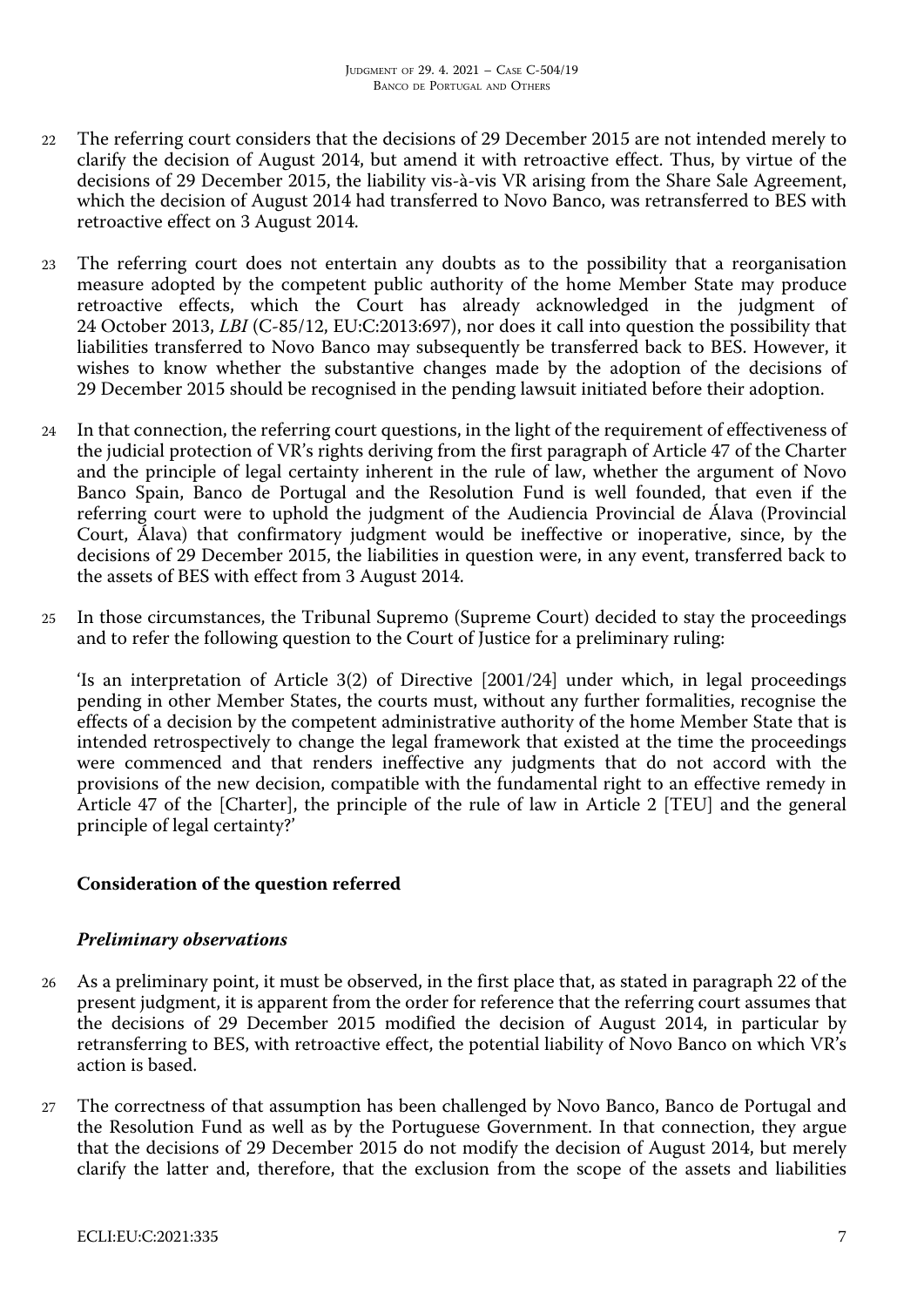transferred to Novo Banco of the potential liability on which VR's action is based is the result of reorganisation measures adopted, not in the context of a pending lawsuit, but before VR's action was brought on 4 February 2015.

- 28 However, it is not for the Court to assess the scope of the decisions of 29 December 2015, since questions relating to the interpretation of Union law raised by the national court within the regulatory and factual framework which it defines under its responsibility, and whose accuracy it is not for the Court to verify, enjoy a presumption of relevance (judgment of 30 April 2020, *Blue Air -Airline Management Solutions*, C-584/18, EU:C:2020:324, paragraph 46 and the case-law cited).
- 29 Thus, in order to answer the question posed, it must be assumed that the decisions of 29 December 2015 did indeed modify, with retroactive effect, the decision of August 2014 and that they were adopted in the context of ongoing legal proceedings, as VR commenced proceedings before the Juzgado de Primera Instancia de Vitoria (Court of First Instance, Vitoria) on 4 February 2015.
- 30 In the second place, according to settled case-law, in the procedure laid down by Article 267 TFEU, providing for cooperation between national courts and the Court of Justice, it is for the latter to provide the referring court with an answer which will be of use to it and enable it to determine the case before it. Furthermore, the Court may also find it necessary to consider provisions of EU law to which the national court has not referred in its question. Having that in mind, the Court may have to reformulate the questions referred to it (judgments of 13 September 2016, *Rendón Marín*, C-165/14, EU:C:2016:675, paragraph 33; and of 8 June 2017, *Freitag*, C-541/15, EU:C:2017:432, paragraph 29; and of 17 December 2020, *Generalstaatsanwaltschaft Berlin (Extradition to the Ukraine)*, C-398/19, EU:C:2020:1032, paragraph 35).
- 31 In the present case, although the questions raised by the national court relate to Article 3(2) of Directive 2001/24, it should be noted, in the light of the findings set out in paragraph 26 of the present judgment and repeated in paragraph 29, that Article 32 of that directive, in so far as it introduces an exception to Article 3(2) thereof in respect of the law applicable to the effects of reorganisation measures on pending proceedings, is relevant for the purposes of the reply to be given to the national court.

# *Substance*

32 In the light of those preliminary considerations, the question referred by the national court concerns, in substance, whether Article 3(2) and Article 32 of Directive 2001/24, read in the light of the principle of legal certainty and the first paragraph of Article 47 of the Charter, must be interpreted as precluding recognition, without further conditions, in judicial proceedings on the merits pending in a Member State other than the home Member State, of a liability of which a credit institution had been divested by a first reorganisation measure taken in the latter State, of the effects of a second reorganisation measure designed to transfer back, with retroactive effect, at a date prior to the opening of such proceedings, that liability to that credit institution, where such recognition has the result that the credit institution to which the liability had been transferred by the first measure can no longer be sued, with retroactive effect, for the purposes of those proceedings, thereby calling into question judicial decisions already given in favour of the applicant who is the subject of those proceedings.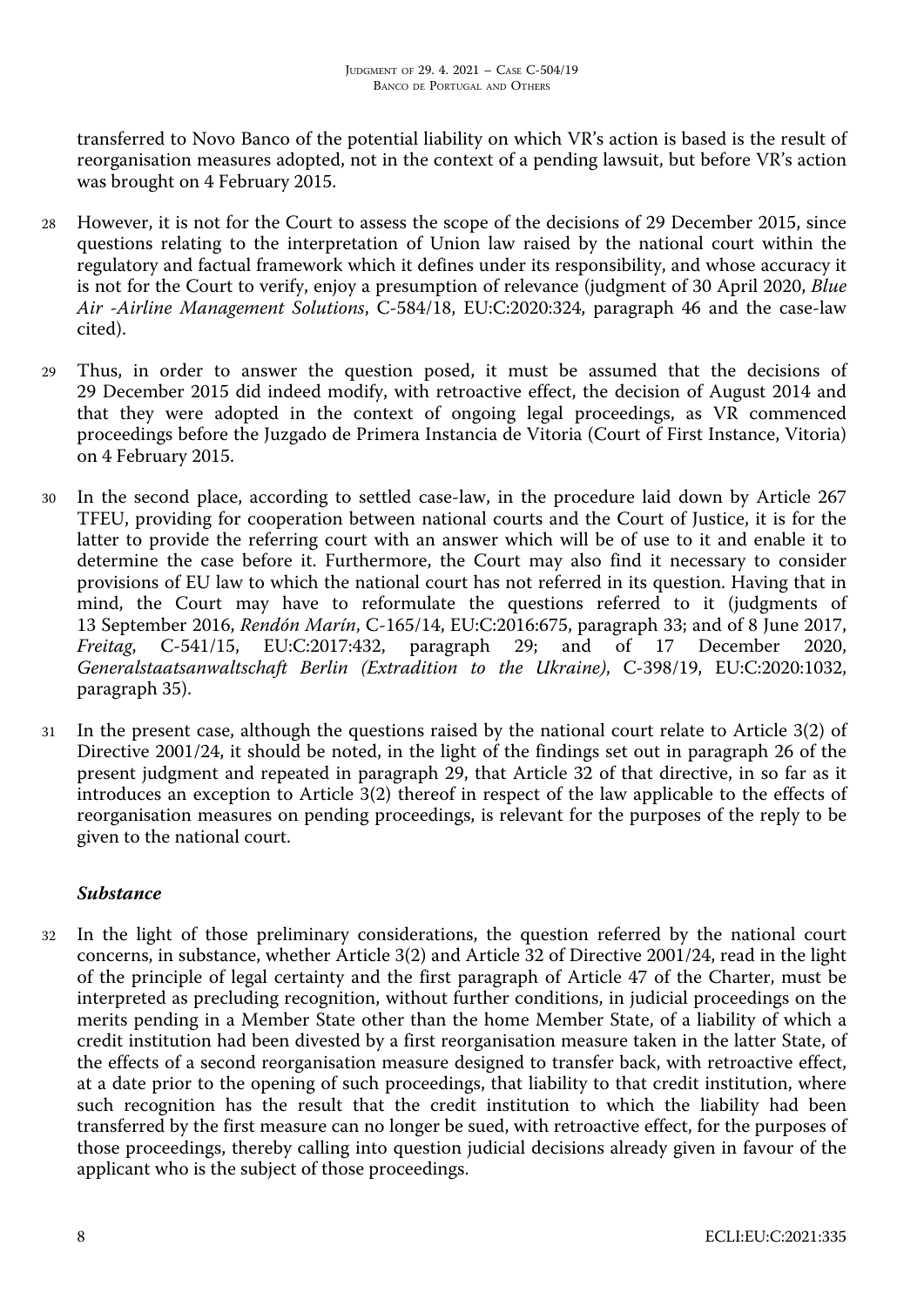- 33 In that connection, it must be observed, as is apparent inter alia from recitals 4 and 16 thereof, that Directive 2001/24 is based on the principles of unity and universality, and establishes as a principle the mutual recognition of reorganisation measures and winding-up proceedings, and of their effects.
- 34 Under Article 3(2) of that directive, reorganisation measures are, in principle, applied in accordance with the law of the home Member State. Furthermore, it follows, first, from the second subparagraph of that provision, that such measures produce their effects in accordance with the legislation of that Member State throughout the Union without any further formalities, including as against third parties in other Member States, even where the rules of the host Member State applicable to them do not provide for such measures or make their implementation subject to conditions which are not fulfilled. Second, in accordance with the third subparagraph of that provision, reorganisation measures produce their effects throughout the Union as soon as those measures produce their effects in the home Member State. Those provisions thus provide that, in principle, the *lex concursus* governs the reorganisation measures of credit institutions and their effects (judgment of 24 October 2013, *LBI*, C-85/12, EU:C:2013:697, paragraph 49).
- 35 However, as is expressly stated in recital 23 of Directive 2001/24, those effects may conflict with the rules normally applicable in the context of the economic and financial activity of the credit institution and its branches in other Member States. Therefore, the reference to the law of another Member State is, in certain cases, an unavoidable qualification of the principle that the law of the home Member State applies.
- 36 Thus, by way of exception to the application of the *lex concursus*, Article 32 of Directive 2001/24 provides that the effects of reorganisation measures on pending lawsuits concerning an asset or a right of which the credit institution has been divested are governed exclusively by the law of the Member State in which those proceedings are pending (see, to that effect, judgment of 24 October 2013, *LBI*, C-85/12, EU:C:2013:697, paragraphs 51 and 52).
- 37 In the first place, it is apparent from the wording of Article 32 that the application of the exception provided for therein requires three cumulative conditions to be met.
- 38 First, the measures must be reorganisation measures within the meaning of Article 2 of Directive 2001/24, which is the position in the present case since, as noted in paragraph 26 of the present judgment, the decisions of 29 December 2015 are intended to preserve or restore the financial situation of a credit institution.
- 39 Second, there must be a pending lawsuit. In that regard, the Court has already held, relying on recital 30 of Directive 2001/24, that a distinction must be drawn between pending lawsuits and individual enforcement actions arising from those proceedings, and that the term 'pending lawsuit', within the meaning of Article 32 thereof, covers only proceedings on the merits (judgment of 24 October 2013, *LBI*, C-85/12, EU:C:2013:697, paragraphs 53 and 54).
- 40 In the present case, first, as is apparent from the order for reference, the lawsuit in the main proceedings, brought by VR against Novo Banco Spain, in so far as it concerns an action seeking a declaration that the agreement is null and void or, in the alternative, the termination of the Share Sale Agreement, must be regarded as proceedings on the merits. Second, the decisions of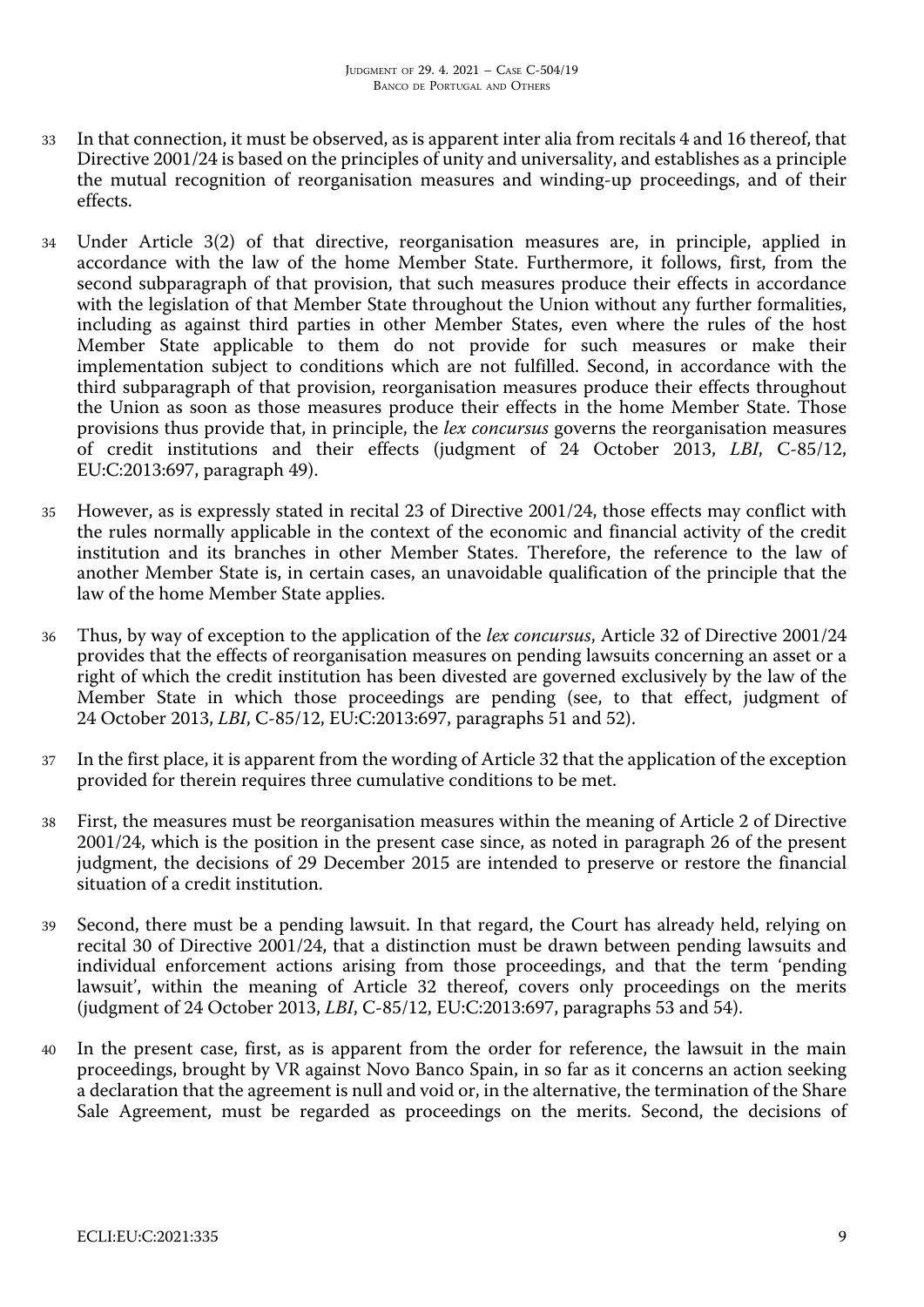29 December 2015 were adopted after the lawsuit brought by VR on 4 February 2015 before the Juzgado de Primera Instancia de Vitoria (Court of First Instance, Vitoria) had been brought and, therefore, at a time when it was already ongoing.

- 41 Third, the pending lawsuit must relate to 'an asset or right of which the credit institution is divested'. In that regard, while some language versions of Article 32 of Directive 2001/24 are worded in such a way as to suggest that only assets are covered by that condition, in other versions the condition is worded more broadly, as the Advocate General noted, in substance, in point 38 of her Opinion. Thus, in the event of such a disparity, the provision in question must be interpreted by reference to the general scheme and the purpose of the rules of which it forms part (see, to that effect, judgment of 26 January 2021, *Hessicher Rundfunk*, C-422/19 and C-423/19, EU:C:2021:63, paragraph 65).
- 42 As regards the purpose of Article 32 of Directive 2001/24, it is clear from recitals 23 and 30 thereof, that that provision is intended, as an essential qualification to the application of the *lex concursus* to which it is an exception, to make the effects of reorganisation measures or winding-up proceedings on pending lawsuits subject to the law of the Member State in which those lawsuits are pending, in view of the fact that those effects may conflict with the rules normally applicable in the context of the economic and financial activity of the credit institution and its branches in other Member States. It would be incompatible with such a purpose to exclude from the application of the latter law the effects produced by reorganisation measures on a pending lawsuit where it relates to potential liabilities which, as a result of such reorganisation measures, have been transferred to another entity.
- 43 Thus, it must be held that Article 32 of Directive 2001/24 must apply to pending lawsuits concerning one or more of the assets and liabilities of the credit institution which are the subject of the reorganisation measures adopted (see, by analogy, judgment of 6 June 2018, *Tarragó da Silveira*, C-250/17, EU:C:2018:398, paragraph 25).
- 44 In the present case, however, the pending lawsuit concerns the potential liability arising from the conclusion of the Share Sale Agreement, which is a liability of BES Spain which was the subject of the reorganisation measure adopted by Banco de Portugal in August 2014 and of which BES Spain was divested, within the meaning of Article 32 of Directive 2001/24, that measure having been amended with retroactive effect by the decisions of 29 December 2015.
- 45 In the light of those factors, it appears that the three cumulative conditions laid down by Article 32 have been fulfilled in the main proceedings.
- 46 In the second place, as regards the extent of the effects of reorganisation measures governed by the law of the Member State in which the lawsuit is pending, it must be held that the law of that Member State governs all the effects that such measures may have on pending lawsuits, whether those effects are procedural or substantive.
- 47 First, it is not clear from Article 32 of Directive 2001/24, nor from recital 30 thereof, that the Union legislature intended to limit the application of that exception to the procedural effects of a reorganisation measure. Second, recital 23 of that directive, which, as is clear from paragraph 35 of the present judgment, justifies reference to the law of a Member State other than the home Member State as an essential qualification of the principle of the applicability of the law of the home Member State, does not merely mention the procedural effects, but indicates that both the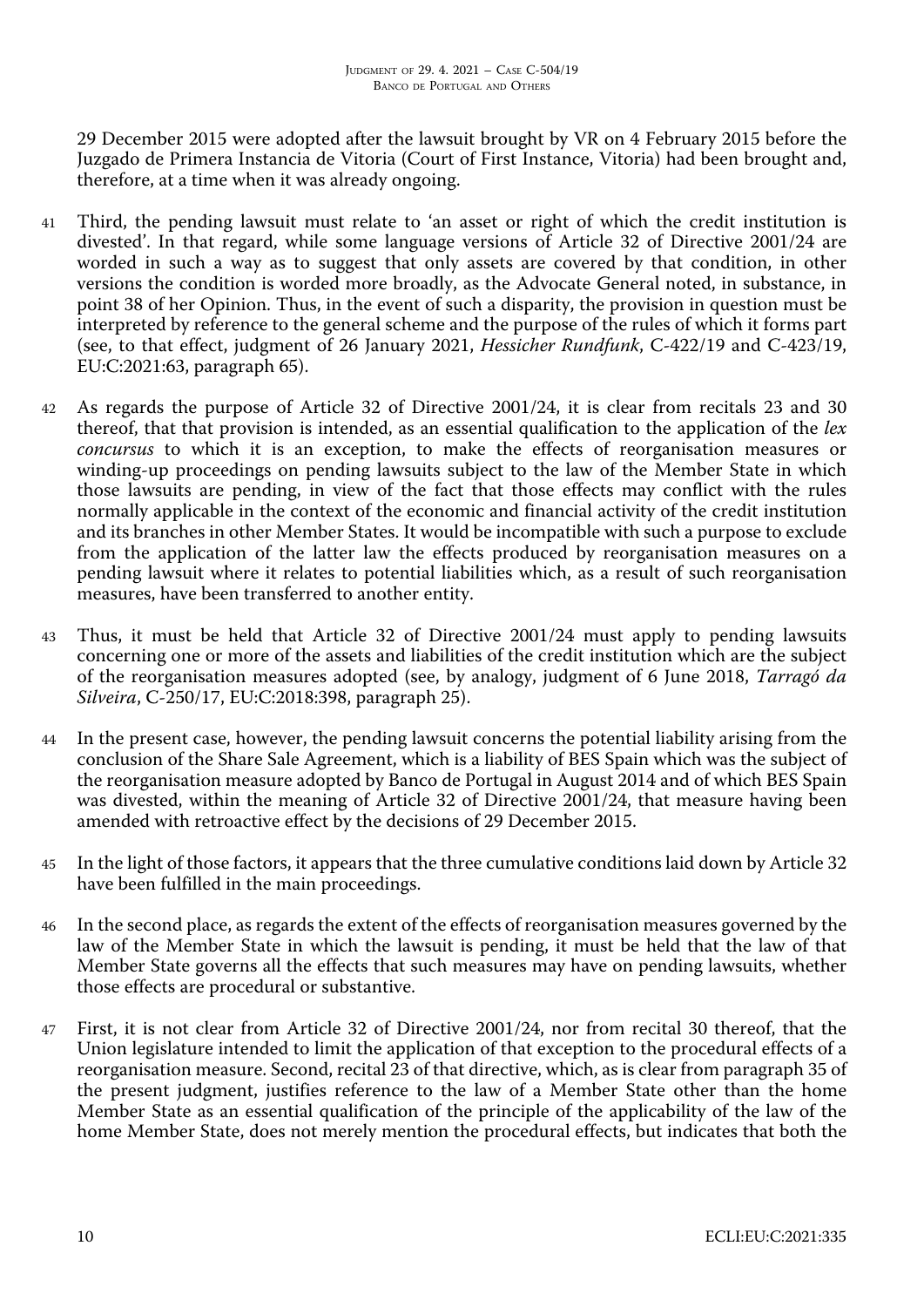procedural effects and the substantive effects of reorganisation measures may conflict with the rules normally applicable in the context of the economic and financial activity of the credit institution and its branches in other Member States

- 48 In any event, it should be made clear that, since, as follows from the wording of Article 32 of Directive 2001/24 and recital 30 thereof, the law of the Member State in which the lawsuit is pending governs only the effects of the measures for the purposes of those proceedings, the application of that article in a situation such as that in the main proceedings cannot call into question the validity of the decisions of 29 December 2015 themselves.
- 49 Therefore, it follows from Article 3(2) and Article 32 of Directive 2001/24 that the effects, both procedural and substantive, of a reorganisation measure on ongoing judicial proceedings on the merits are exclusively those determined by the law of the Member State in which those proceedings are pending.
- 50 That interpretation is also required in the light of the general principle of legal certainty and the right to effective judicial protection guaranteed by the first paragraph of Article 47 of the Charter.
- 51 In that connection, with regard, first, to the principle of legal certainty, it must be recalled that, according to the Court's settled case-law, that principle requires, on the one hand, that the rules of law be clear and precise and, on the other, that their application be foreseeable for those subject to the law, in particular, where they may have adverse consequences for individuals and undertakings. Specifically, in order to meet the requirements of that principle, legislation must enable those concerned to know precisely the extent of the obligations imposed on them, and those persons must be able to ascertain unequivocally their rights and obligations and take steps accordingly (see judgment of 11 July 2019, *Agrenergy and Fusignano Due*, C-180/18, C-286/18 and C-287/18, EU:C:2019:605, paragraphs 29 and 30 and the case-law cited).
- 52 Furthermore, the Court has already recalled that the imperative of legal certainty must be observed all the more strictly in the case of rules liable to have financial consequences (judgment of 21 June 2007, *ROM-projecten*, C-158/06, EU:C:2007:370, paragraph 26 and the case-law cited).
- 53 In the present case, although VR had, at the time she brought her action before the Juzgado de Primera Instancia de Vitoria (Court of First Instance, Vitoria) against Novo Banco Spain on 4 February 2015, all the information necessary to make a fully informed decision as to whether to bring such an action, as well as to identify with certainty the person against whom the action was to be directed and, in particular, the fact that a retransfer of liability from Novo Banco to BES under the Share Sale Agreement could still be made and have retroactive effect, the fact remains that, VR was not in a position, once her action had been brought but before a final decision had been adopted, to anticipate the implementation of the latter option and to make arrangements accordingly.
- 54 Thus, the recognition, in the main proceedings, of the effects of the decisions of 29 December 2015 in so far as it is capable of calling into question the judicial decisions already taken in favour of VR, which are still the subject of a pending lawsuit, and which has the result, with retroactive effect, that the defendant can no longer be sued for the purposes of the action brought by the applicant, is incompatible with the principle of legal certainty.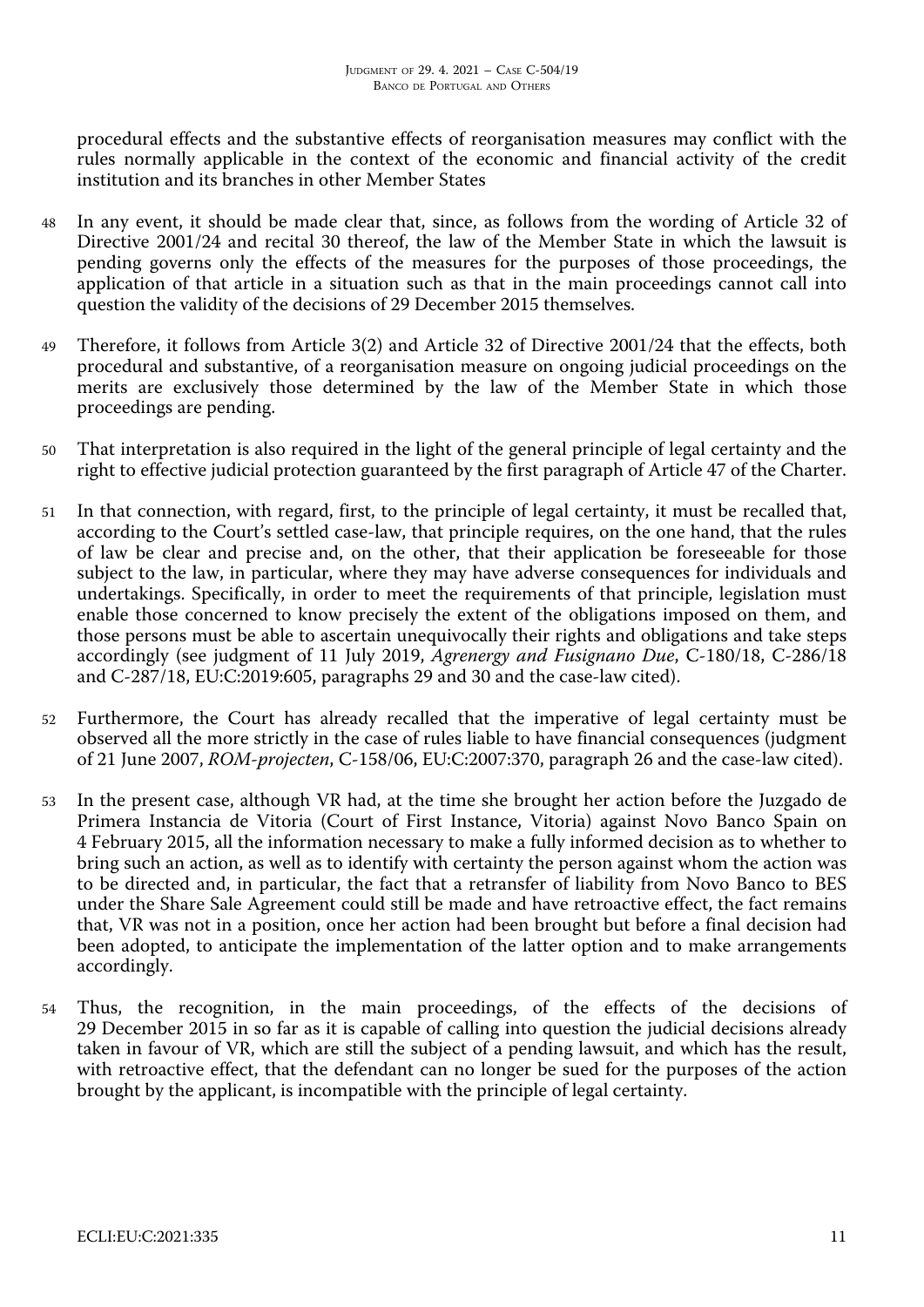- 55 Secondly, as regards the assessment of such recognition, in the light of the right to effective judicial protection guaranteed by Article 47 of the Charter, the first paragraph of that article states that everyone whose rights and freedoms guaranteed by Union law have been infringed has the right to an effective remedy before a court, subject to the conditions laid down therein.
- 56 Furthermore, pursuant to Article 52(1) of the Charter, limitations may be placed on the exercise of rights and freedoms guaranteed by the Charter on condition that (i) those limitations are provided for by law, (ii) they respect the essence of the rights and freedoms at issue, and (iii) in compliance with the principle of proportionality, they are necessary and genuinely meet objectives of general interest recognised by the Union or the need to protect the rights and freedoms of others (see, to that effect, judgment of 6 October 2020, *État luxembourgeois (Right to bring an action against a request for information in tax matters)*, C-245/19 and C-246/19, EU:C:2020:795, paragraph 51).
- 57 It follows from the case-law of the Court that the effectiveness of the judicial review guaranteed by the first paragraph of Article 47 of the Charter requires, inter alia, that the person concerned is able to defend his or her rights in the best possible conditions and to decide, in full knowledge of the facts, whether it would be useful to bring an action against a given entity before the competent court (see, to that effect, judgment of 8 May 2019, *PI*, C-230/18, EU:C:2019:383, paragraph 78 and the case-law cited).
- 58 In the present case, the action brought by VR before the Spanish courts is based, inter alia, on a right guaranteed by Union law, in accordance with the first paragraph of Article 47 of the Charter, in so far as, for the purposes of that action, she relies on the right not to be deprived of recognition of the effects of reorganisation measures, where such recognition would infringe the relevant provisions laid down by Directive 2001/24.
- 59 It appears from the file before the Court that both when VR's action against Novo Banco Spain was brought on 4 February 2015 and when the judgment of 15 October 2015 was delivered by the Juzgado de Primera Instancia de Vitoria (Court of First Instance, Vitoria), which upheld that action, the decisions of 29 December 2015 had not yet been adopted.
- 60 Therefore, it appears that VR was right to bring her action against Novo Banco Spain, which was at that time the party that could be sued for the liability arising from the conclusion of the Share Sale Agreement with VR. Indeed, VR could not have brought an action against BES Spain at that time, since, as the referring court found, the August 2014 decision had transferred that responsibility from BES to Novo Banco.
- 61 It is true that Directive 2001/24 does not prevent the home Member State from amending, even with retroactive effect, the legal rules applicable to such reorganisation measures (see, to that effect, judgment of 24 October 2013, *LBI*, C-85/12, EU:C:2013:697, paragraph 38).
- 62 However, in the present case, it must be made clear that, as can be seen from paragraphs 26 and 29 of the present judgment, the decisions of 29 December 2015, which modified, with retroactive effect, the decision of August 2014, and in particular the imputation of liability arising from the conclusion with VR of the Share Sale Agreement, took place in the context of a pending lawsuit, which was brought with a view to having such liability established. In fact, those decisions aim precisely to render inoperative the judgment of the Juzgado de Primera Instancia de Vitoria (Court of First Instance, Vitoria) of 15 October 2015, by calling into question the interpretation that that court had made of the decision of August 2014. As is clear from paragraph 19 of the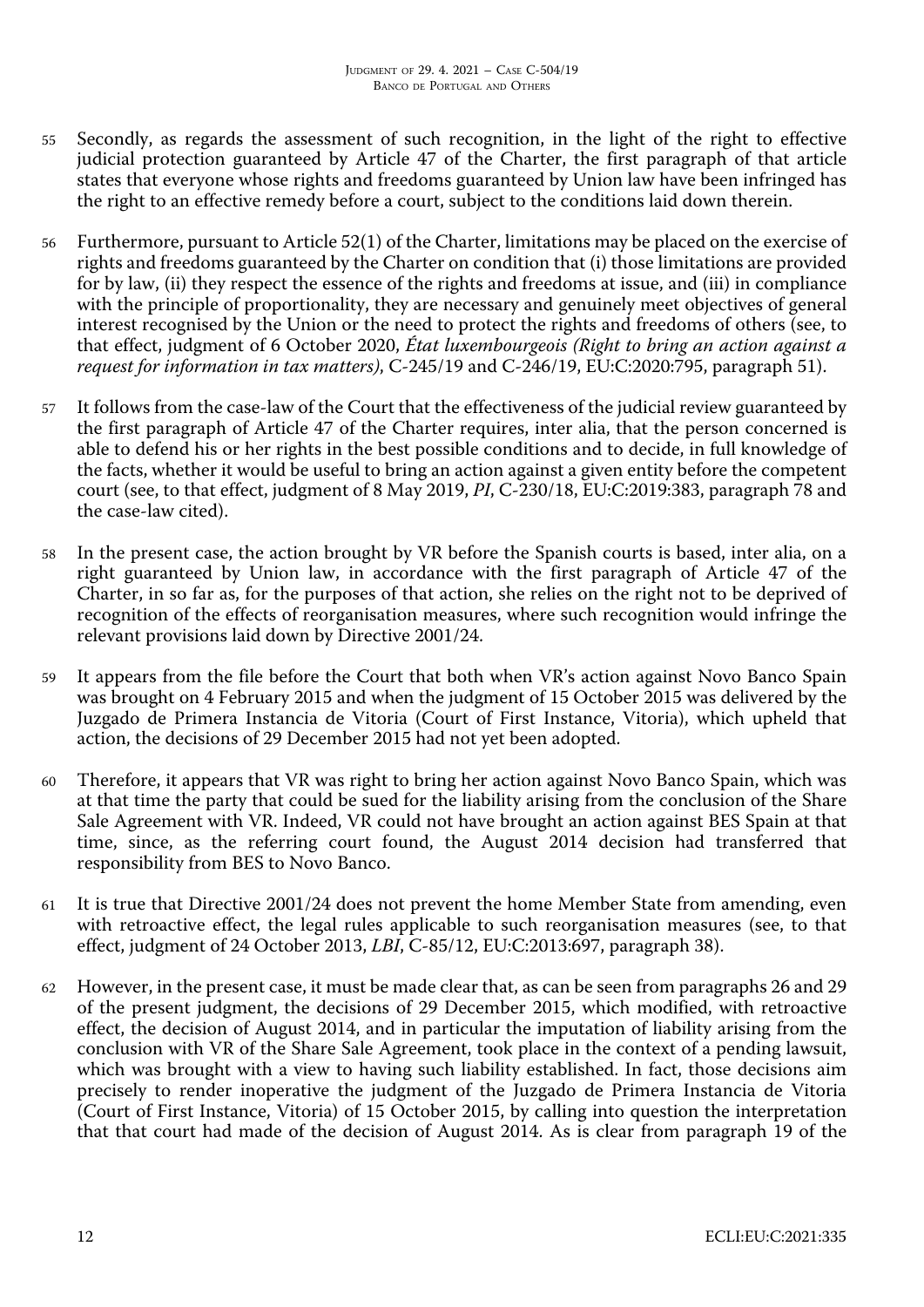present judgment, they refer expressly to the action brought by VR in order to establish, counter to that judgment, that the liability that might arise from that action had not been transferred from BES to Novo Banco.

- 63 To accept that reorganisation measures taken by the competent authority of the home Member State subsequent to the bringing of such an action and such a judgment, which have the effect of modifying, with retroactive effect, the legal framework relevant to the resolution of the dispute which gave rise to that action, or even directly to the legal situation which is the subject matter of that dispute, might lead the court seised to reject that action, would constitute a restriction on the right to an effective remedy within the meaning of the first paragraph of Article 47 of the Charter, even if such measures are not in themselves contrary to Directive 2001/24, as set out in paragraph 61 of the present judgment.
- 64 Furthermore, that conclusion cannot be invalidated by the fact that the dispute in the main proceedings had not yet been concluded with a final judgment at the time the decisions of 29 December 2015 were taken, nor by the fact, pointed out by the Portuguese Government in its response to the Court's written questions and at the hearing, that VR had the right to challenge those decisions before the Portuguese courts within a period of three months from their publication on the Banco de Portugal website.
- 65 In the latter respect, it must be observed that the possibility of bringing an action for annulment of the decisions of 29 December 2015 before the Portuguese courts is not relevant in that context, since the issue in the present case concerns the effectiveness of the action already brought by VR against Novo Banco Spain before the competent Spanish courts.
- 66 In the light of the foregoing considerations, the answer to the question referred must be that Article 3(2) and Article 32 of Directive 2001/24, read in the light of the principle of legal certainty and the first paragraph of Article 47 of the Charter, must be interpreted as precluding recognition, without further conditions, in legal proceedings on the merits pending in a Member State other than the home State, relating to a liability which a credit institution had been relieved of by a first reorganisation measure taken in the latter Member State, the effects of a second reorganisation measure seeking to transfer back, with retroactive effect, at a date prior to the opening of such proceedings, that liability to that credit institution where such recognition has the result that the credit institution to which the liabilities had been transferred by the first measure can no longer be sued, with retroactive effect, for the purposes of those proceedings, thereby calling into question judicial decisions already taken in favour of the applicant who is the subject of those same proceedings.

## **Costs**

67 Since these proceedings are, for the parties to the main proceedings, a step in the action pending before the national court, the decision on costs is a matter for that court. Costs incurred in submitting observations to the Court, other than the costs of those parties, are not recoverable.

On those grounds, the Court (Third Chamber) hereby rules:

**Article 3(2) and Article 32 of Directive 2001/24/EC of the European Parliament and of the Council of 4 April 2001 on the reorganisation and winding-up of credit institutions, read in the light of the principle of legal certainty and of the first paragraph of Article 47 of the**